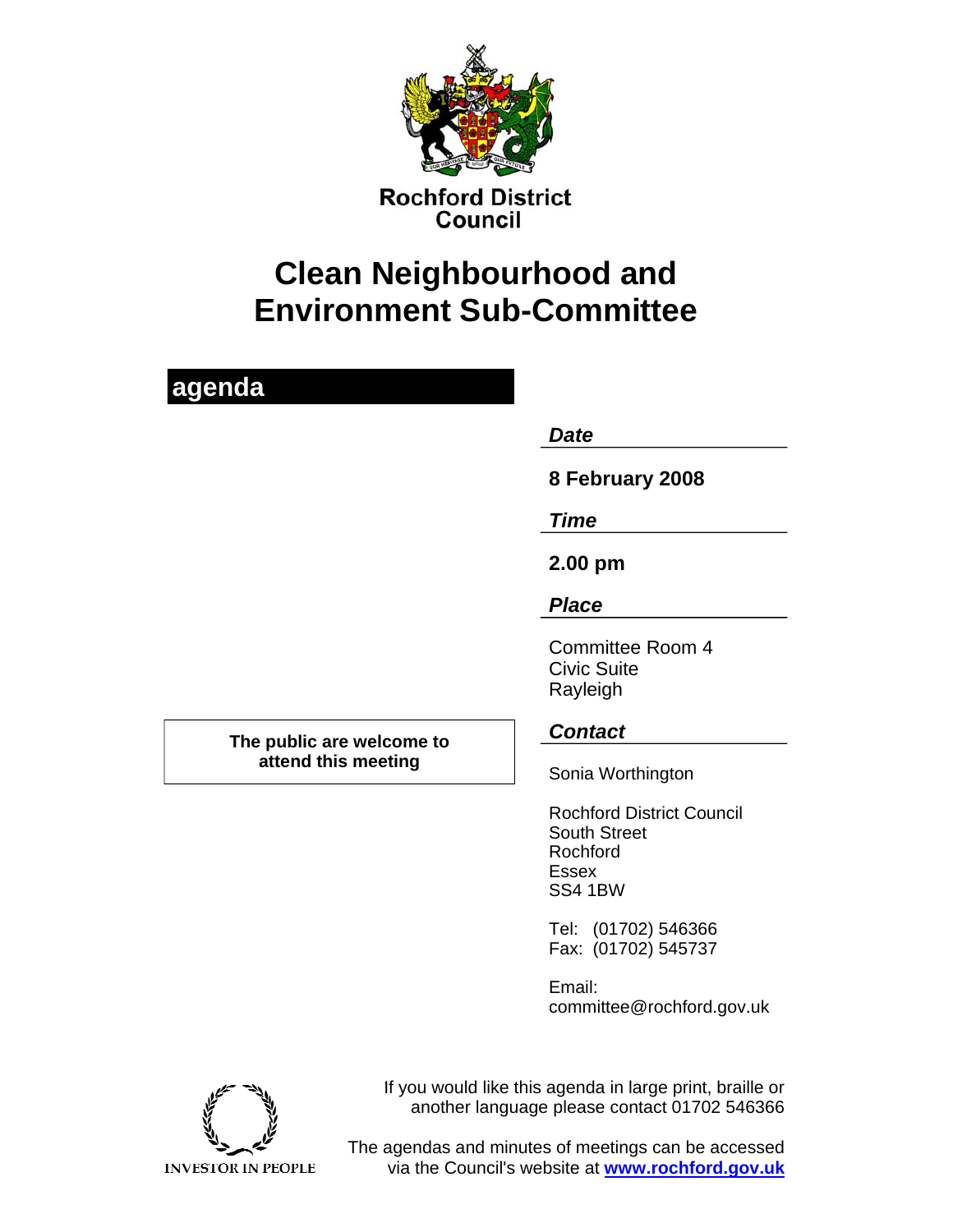Cllr Mrs T J Capon Cllr M G B Starke Cllr Cllr C G Seagers

Cllr J M Pullen Cllr Mrs M J Webster

#### **Terms of Reference**

To consider the detail of proposals relating to new powers under the Clean Neighbourhood and Environment Act 2005, and the issuing of press releases to aid public understanding, and to report back to the Executive Board with recommendations.

#### **The Council's vision is to make Rochford the place of choice in the County to live, work and visit.**

#### **The Council's principal aims are to:-**

- Provide quality, cost effective services
- Work towards a safer and more caring community
- Promote a green and sustainable environment
- Encourage a thriving local economy
- Improve the quality of life for people in our District
- Maintain and enhance our local heritage